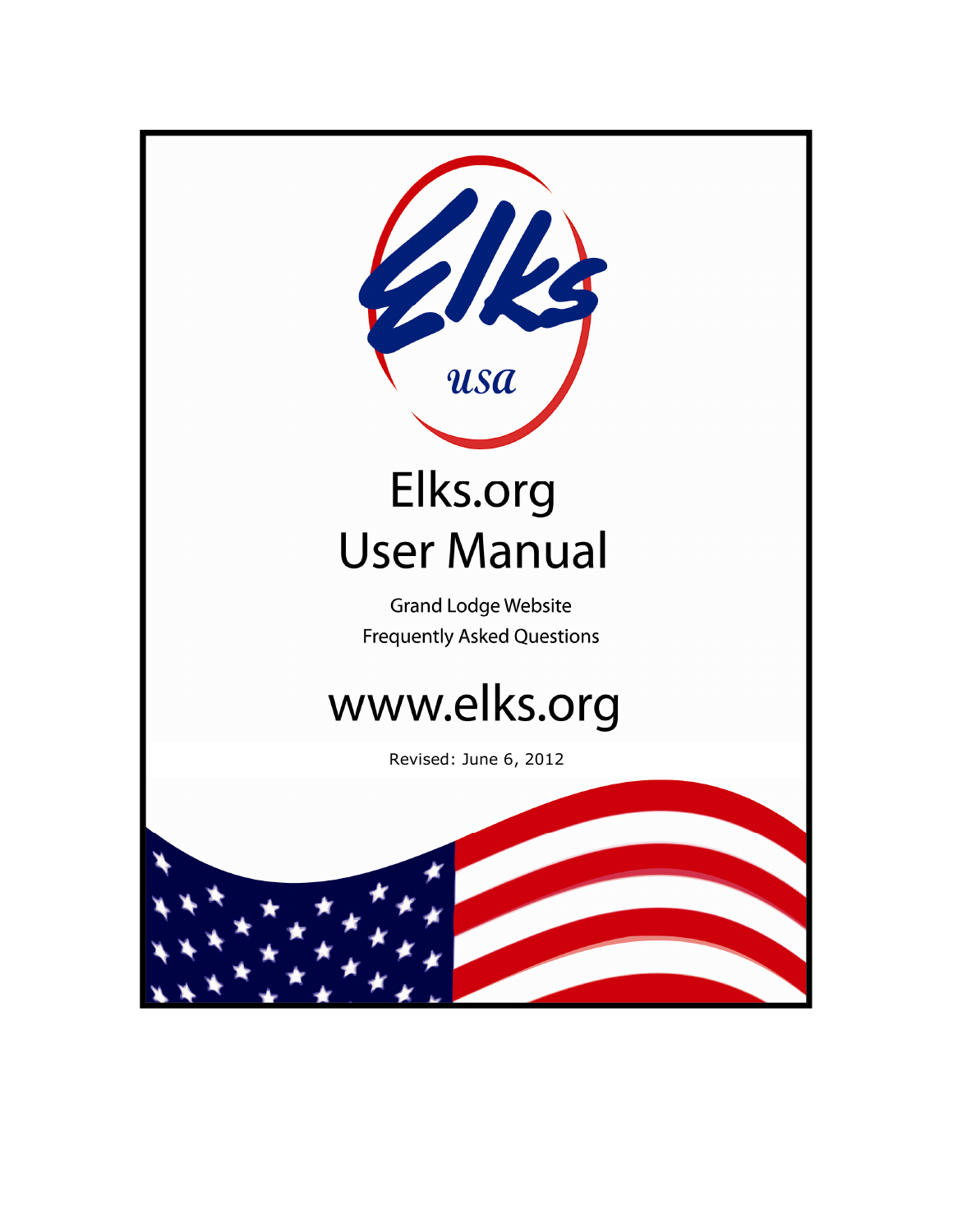# **Elks.org User Manual**

| <b>Chapter One:</b>    | <b>Getting Started with Keywords</b> | Page 2  |
|------------------------|--------------------------------------|---------|
| <b>Chapter Two:</b>    | <b>Your Elks.org Password</b>        | Page 2  |
| <b>Chapter Three:</b>  | <b>Getting Acquainted Online</b>     | Page 3  |
| <b>Chapter Four:</b>   | <b>Staying Informed via Email</b>    | Page 4  |
| <b>Chapter Five:</b>   | <b>Grand Lodge Program Info</b>      | Page 4  |
| <b>Chapter Six:</b>    | <b>Youth Activity Program Info</b>   | Page 5  |
| <b>Chapter Seven:</b>  | <b>The Elks National Foundation</b>  | Page 6  |
| <b>Chapter Eight:</b>  | <b>The Elks Magazine</b>             | Page 7  |
| <b>Chapter Nine:</b>   | <b>Newsletter Services</b>           | Page 8  |
| <b>Chapter Ten:</b>    | <b>Elks History Project</b>          | Page 8  |
| <b>Chapter Eleven:</b> | <b>Your Virtual Home Page</b>        | Page 9  |
| <b>Chapter Twelve:</b> | <b>Extended Access Privileges</b>    | Page 12 |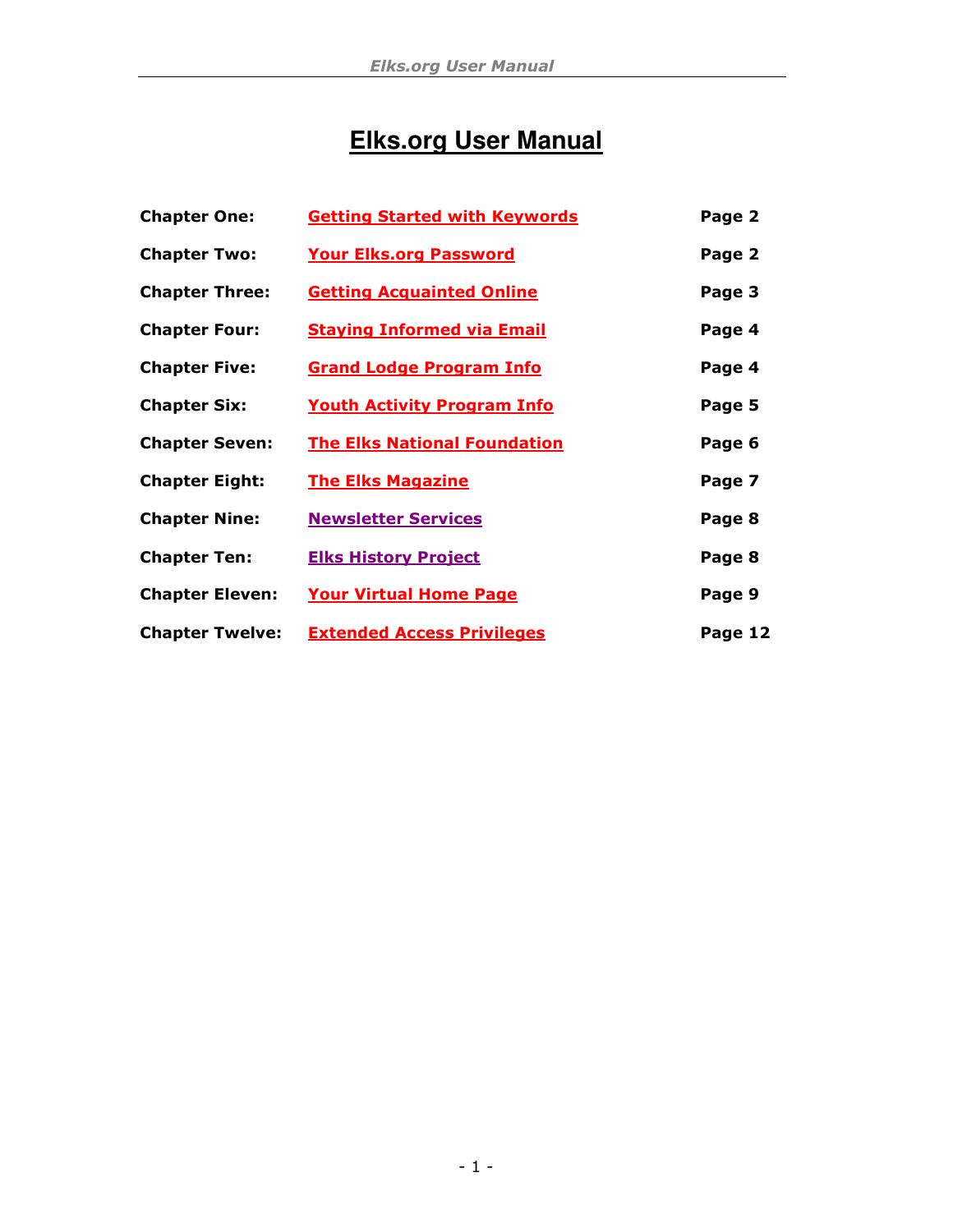## **Chapter One: Getting Started with Keywords**

The Elks.org web site features a huge amount of information for members of the Order as well as members of the general public. Luckily, the Elks.org keyword search system makes it easy to find the information you need.

### **What's an Elks.org Keyword?**

An Elks.org keyword is a short word or phrase that you can use to navigate the Elks.org web site. Simply type the keyword into the Keyword Search Box located on the upper right side of any page of the site, and you'll be taken directly to the feature you need. For example, type the keyword registration to register for your Elks.org user name and password:

| registration |  |
|--------------|--|
|              |  |

For a list of all available Elks.org keywords, simply type the Elks.org keyword: keyword. (Clever, huh?)

## **Chapter Two: Your Elks.org Password**

Although most features on the Elks.org web site are available to anyone without restriction, pages pertaining to Grand Lodge business or program procedures are restricted by user name and password to members only. Passwords are free, and can be obtained by filling out a simple online registration form using the registration keyword cited above.

#### **Registration Reminders:**

- 1. You'll need to submit your membership number in order to register, so be sure to have that handy.
- 2. Your password will be sent to you via email, so be sure you have access to your email account and webmaster@elks.org is protected from your email provider's anti-spam filter or you may not receive an email with your password.
- 3. The email address you submit must be unique. If another member is already registered under that address, your registration will be rejected. For security and privacy reasons, members are *strongly* encouraged to register with a personal email address rather than a more generic address (such as secretary1234@aol.com). Remember that your Elks.org account belongs to you and not the Lodge, so you are the only person who should have access to the address that you use to register. (Note that free web-based email addresses are available from gmail.com, hotmail.com, yahoo.com, and other sites on the Internet.)
- 4. If your name is not recognized by the system, follow the links to request a "manual" registration, and your registration will be handled personally by the Elks.org webmaster. Your password will be emailed to you within hours.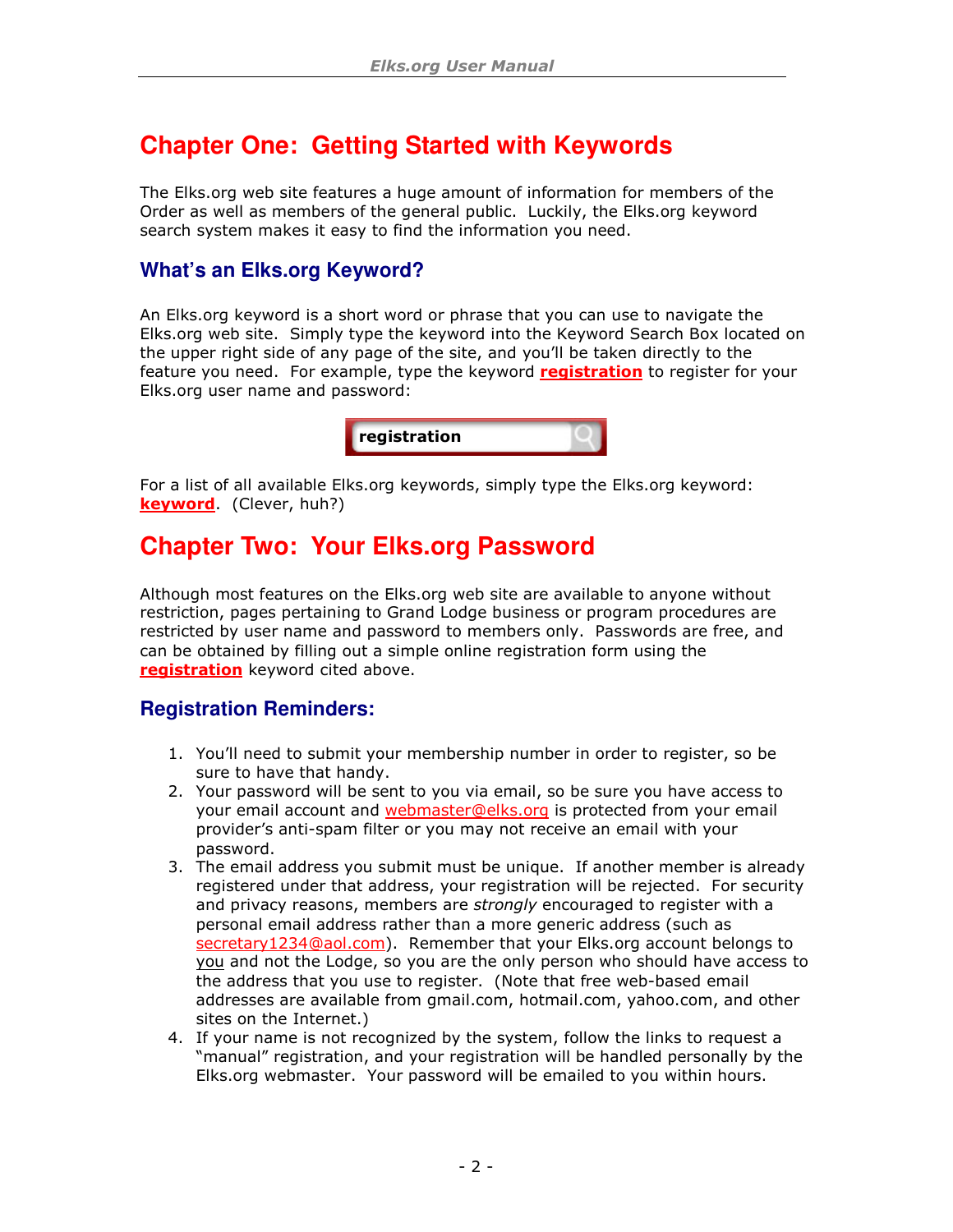## **What if I forget my password?**

No problem. Type the Elks.org keyword reminder to have your password emailed to the address at which you originally registered. When you register we now ask that you provide a security question and answer. In the event your email address has changed since you originally registered, you can use this challenge question to update your email address. If you have not done this and your email address has changed, you can still use the former process by using Elks.org keyword reset to delete your original registration so that you can register again.

#### **How can I change my password?**

Although your initial password is assigned automatically by the system, it can be changed at any time by typing the Elks.org keyword **password**. Passwords must be eight characters in length with at least one character in lowercase, one Uppercase, and a number. This form will also allow you to change your user name and email address.

### **What if my password doesn't work?**

If you're prompted repeatedly to supply your user name and password, your browser is probably rejecting our "cookies," which are a device used to by web browsers to remember your identity as you move from page to page on the web. Check the options, preferences or privacy menu and set your browser to accept cookies and you should be able to access the site without difficulty.

## **Chapter Three: Getting Acquainted Online**

Once you have your password, one of your first destinations should be the Elks.org message boards, where members exchange views on a wide variety of topics. The message boards are a great place to ask (or answer!) questions related to the business of Elkdom. To visit the message boards, type the Elks.org keyword **mb**.

#### **How can I meet members from other lodges?**

The Elks.org Directory of Online Members allows you to search for members of the Order by lodge number, city, state, or special interest. (Elks.org keyword: members.)

#### **How can I learn about activities at other lodges?**

The Elks.org Directory of Lodges (keyword: **lodges**) allows you to search for lodges by name, city, zip code, state, or district. You can also search our database for upcoming local lodge events (keyword: **events**), or lodge facilities such as golf courses, swimming pools, or restaurants (keyword: facilities). You can even search for lodges with RV parking and hookups (keyword:  $rv$ ).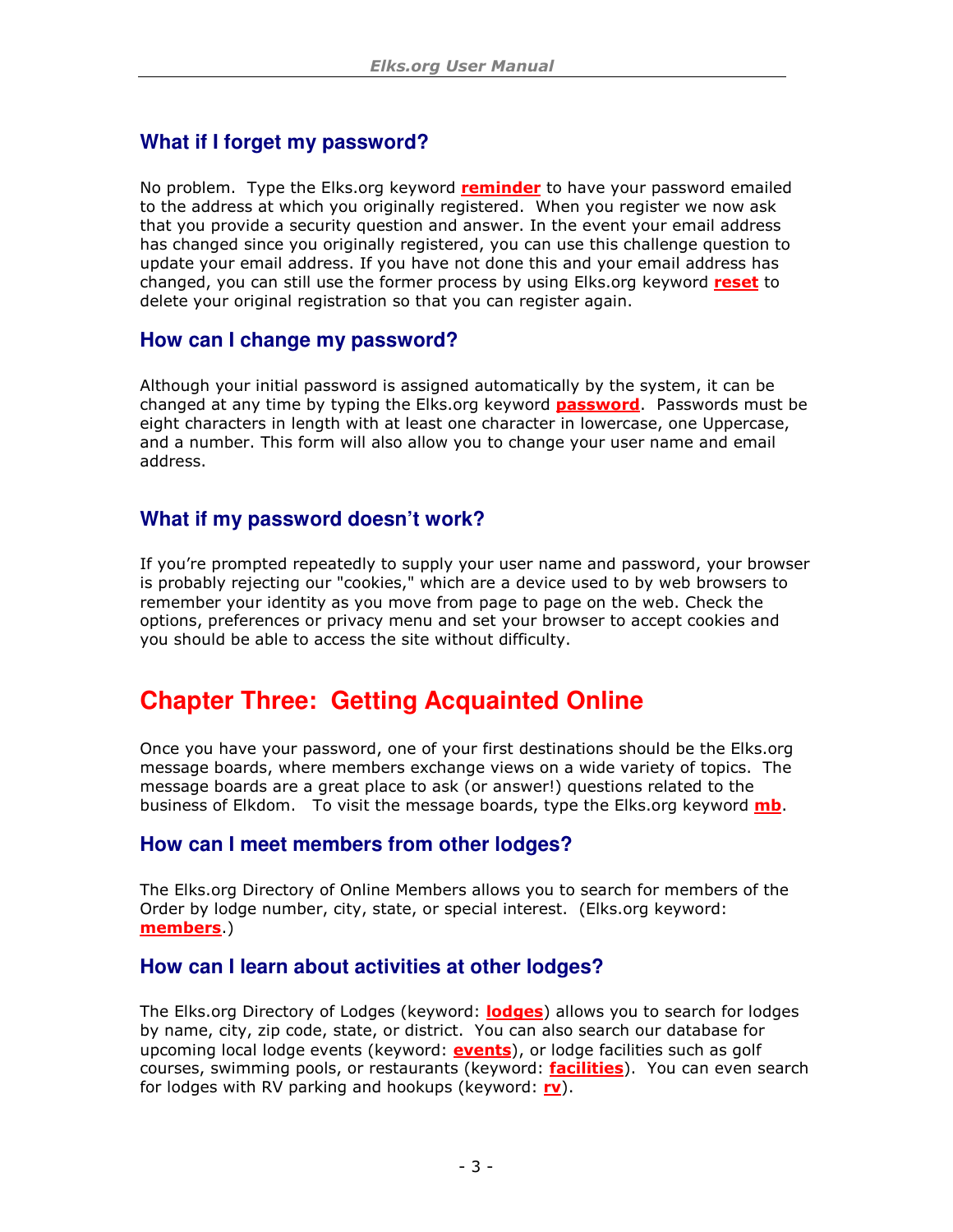## **Chapter Four: Staying Informed via Email**

One of the simplest ways to stay informed about developments in Elkdom is to register for our Elks.org Newsletter. This monthly email also includes The Grand Lodge Newsletter and an online edition of The Elks Magazine. You can add yourself to receive this email subscription by typing the Elks.org keyword **email**.

### **How can I stay informed about developments at the Elks National Foundation?**

Funny you should ask! The Foundation publishes an email newsletter of its own, titled **Pulse**. You can subscribe by typing the Elks.org keyword **pulse.** 

## **Chapter Five: Grand Lodge Program Info**

Whether you're a new member of the Order or a Past-Just-About-Everything (PJAE), you'll find all the information you need about Grand Lodge programs in the Grand Lodge Resource Center (Elks.org keyword: **grand lodge**). For example:

### **Grand Exalted Ruler**

Need a picture of the GER, biographical information, a postal address or phone number? Type the Elks.org keyword GER for information about our current Grand Exalted Ruler.

#### **Officers**

For a roster of the current Grand Lodge officers, with contact info, type the Elks.org keyword **officers**.

## **Grand Lodge Committees**

For a roster of committee members from every Grand Lodge Committee, plus committee news and updates, type the Elks.org keyword **committees**.

#### **Veterans Services**

To check out the latest programs and news from the Elks National Veterans Service Commission, type the Elks.org keyword veterans.

## **Grand Lodge Newsletter**

To read past issues of the Grand Lodge Newsletter, type the Elks.org keyword **grand** lodge newsletter.

#### **Convention**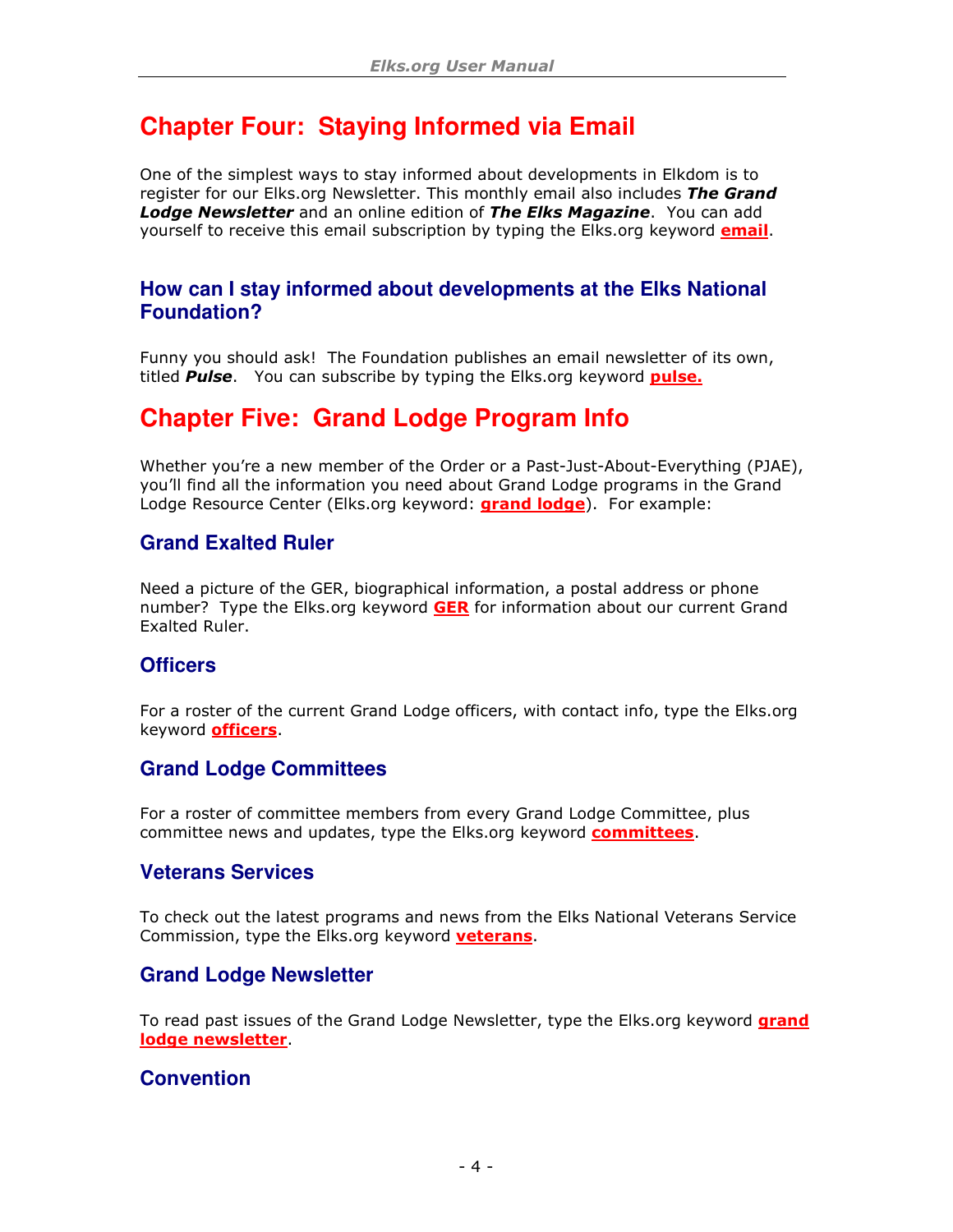To check out information for the upcoming Grand Lodge Convention, type the Elks.org keyword **convention**.

## **Audit Forms**

To download the Audit Form required by the Grand Lodge Audit & Accounting Committee, type the Elks.org Keyword **audit forms**.

### **Grand Lodge Headquarters**

To contact an employee or department at the Grand Lodge headquarters by telephone or FAX, type the Elks.org keyword **directory**. To contact an employee or department by email, type the Elks.org keyword **contact**.

## **Grand Lodge Reporting**

To access Grand Lodge Annual and Semi-Annual Membership reports, Charitable Reports, and an on-line version of Grand Lodge State/Associations Directory, type the elks.org keyword reports. Note that membership reports are online for each of the last several years.

## **Chapter Six: Youth Activity Program Info**

The Elks support a wide variety of youth activities (keyword: vouth), from Hoop Shoot® to Drug Awareness to the scholarship programs of the Elks National Foundation:

## **Hoop Shoot®**

Each year more than 3 million boys and girls participate in the Elks "Hoop Shoot" Free Throw Competition. The Hoop Shoot web site features news, results, rules, and a new feature that allows web site visitors to send good luck greetings to Hoop Shoot finalists. (Elks.org keyword: Hoop Shoot.)

## **Scholarships**

The Elks National Foundation provides more than \$3 million in college scholarships each year to graduating high school seniors. The Most Valuable Student scholarships are open to any graduating high school senior. Legacy Awards and Emergency Educational Fund Grants are available only to children of Elks. Scholarship applications are available online. (Elks.org keyword: scholarships.)

## **Drug Education**

Since its inception in 1983, the Elks Drug Awareness Program has worked to prevent drug use by youths through education. The Elks Drug Awareness web site features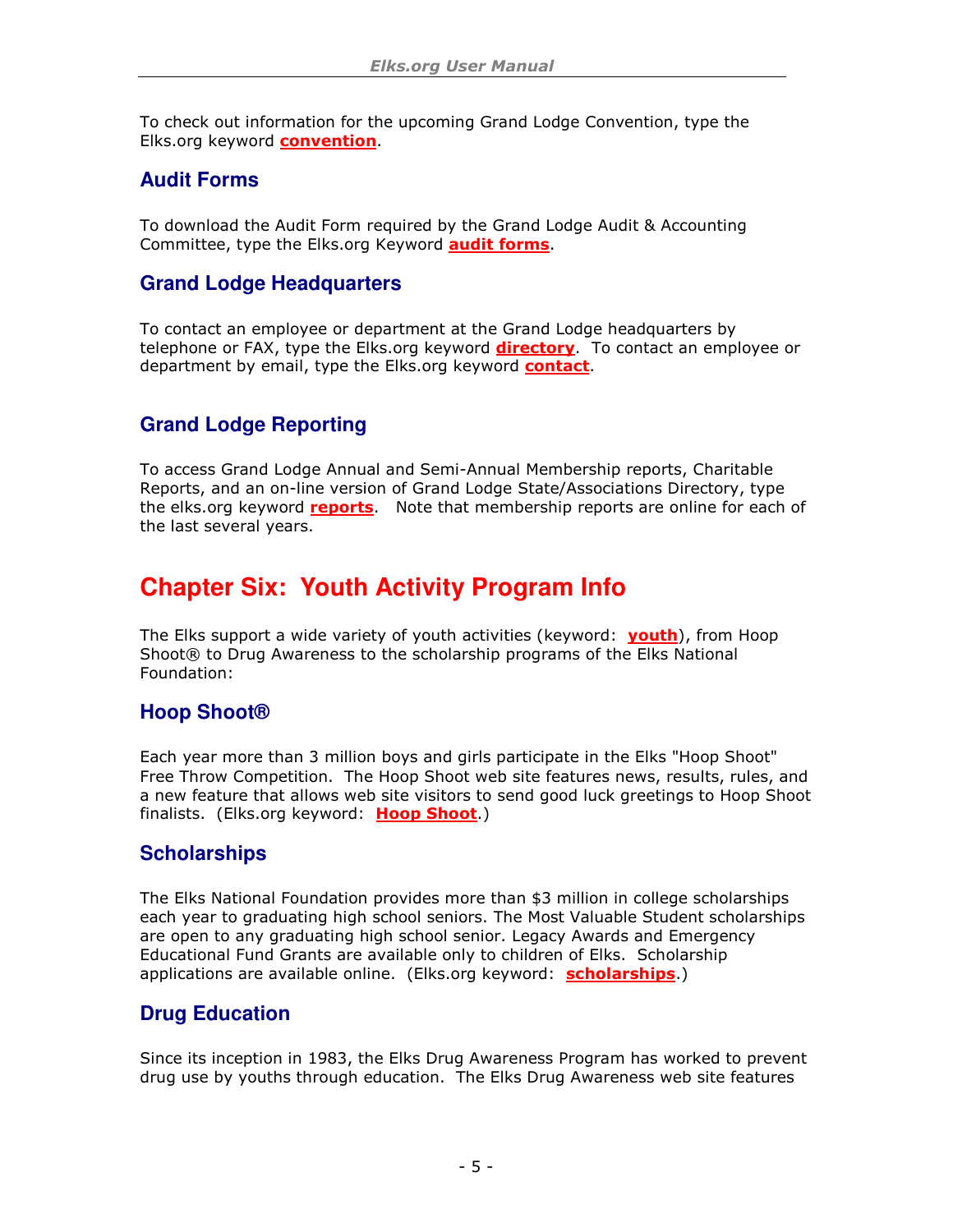program news and links as well as downloadable drug education brochures (Elks.org keyword: <mark>drugs</mark>),

### **Americanism Essay Contest**

Each year the Elks Americanism Committee sponsors an essay contest for students with themes such as "Why I Am Proud to Say the Pledge of Allegiance," and "What Does Freedom Mean to Me?" Rules and results are available online (Elks.org keyword: **essay**).

### **Antlers**

The Antlers, a Junior Elks program originally instituted in the 1930s, has returned under the direction of the Grand Lodge Youth Activities Committee. Downloadable program information is available to help lodges establish this program locally (Elks.org keyword: **antlers**).

### **Youth Activities Committee**

The Grand Lodge Youth Activities Committee now oversees the Soccer Shoot as well as the Marvin Lewis Awards, which were established by the Boy Scouts of America in recognition of the Elks' significant contributions to Scouting and the development of America's youth (Elks.org keyword: vouth activities).

## **Chapter Seven: The Elks National Foundation**

The Elks National Foundation (keyword: **ENF**) offers a wide variety of online news, reports, and services designed to help the Elks build stronger communities.

## **Scholarship Applications**

Scholarship applications for the Most Valuable Student Awards (keyword: **mvs**) and Legacy Awards (Elks.org keyword: legacy) are available online in electronic format.

## **Per-Capita Standings**

Per capita lodge donation data is available online through an interactive report that can be filtered by state or lodge size (Elks.org keyword: standings).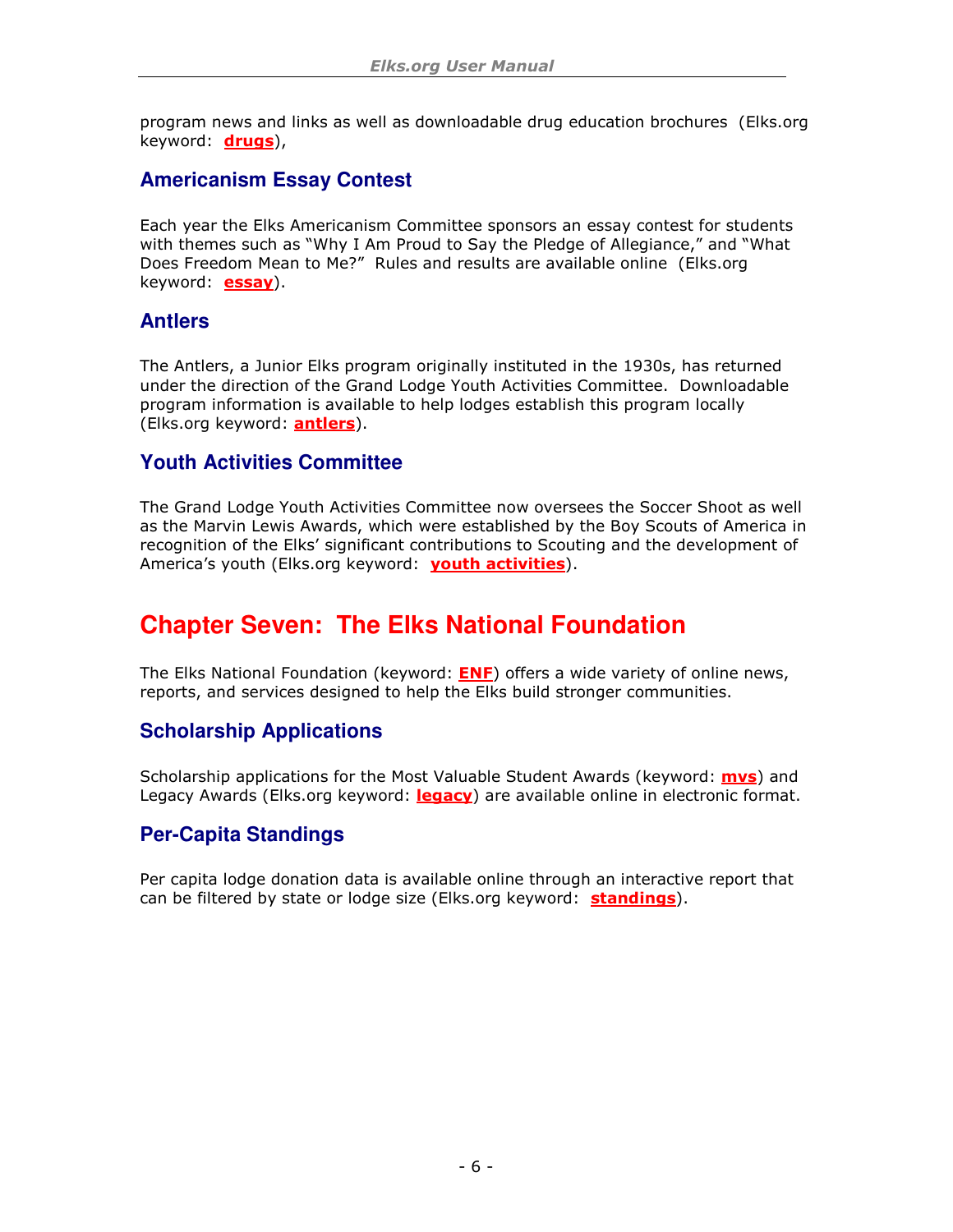### **Online Donations**

Support the ENF at any time of day from the convenience of your own home. Your online donation will be put to work immediately, and with your Online Giving Account ID and password, you can track your account status 24-hours a day (Elks.org keyword: **donate**).

#### **Email Newsletter**

Subscribe to **Pulse**, the email newsletter of the Elks National Foundation (Elks.org keyword: **pulse**.)

#### **ENF Logo**

Download the new ENF logo for use in your newsletter, website, or other publications. (Elks.org keyword: **ENF Logo.**)

#### **ENF Donor Hall of Fame**

Search the ENF's online tribute to the Foundation's exceptionally generous donors. (Elks.org keyword: HOF.)

#### **ENF Manual**

Download the ENF Chairman manual in Adobe PDF format. (Elks.org keyword: ENF Manual.)

#### **Promise Grants**

Learn how to get reimbursed for up to \$500 for holding drug-, alcohol- and violencefree events for community youths. (Elks.org keyword: **promise**.)

## **Chapter Eight: The Elks Magazine**

The Elks Magazine (keyword: **magazine**) is published ten times a year, and each issue's Table of Contents is available online. Since 2011, there is an online version of the magazine available to Elks.org members as well.

#### **Fraternal News Guidelines**

For information about how to submit information to The Elks Magazine, check out the magazine's fraternal news quidelines (Elks.org keyword: fraternal news).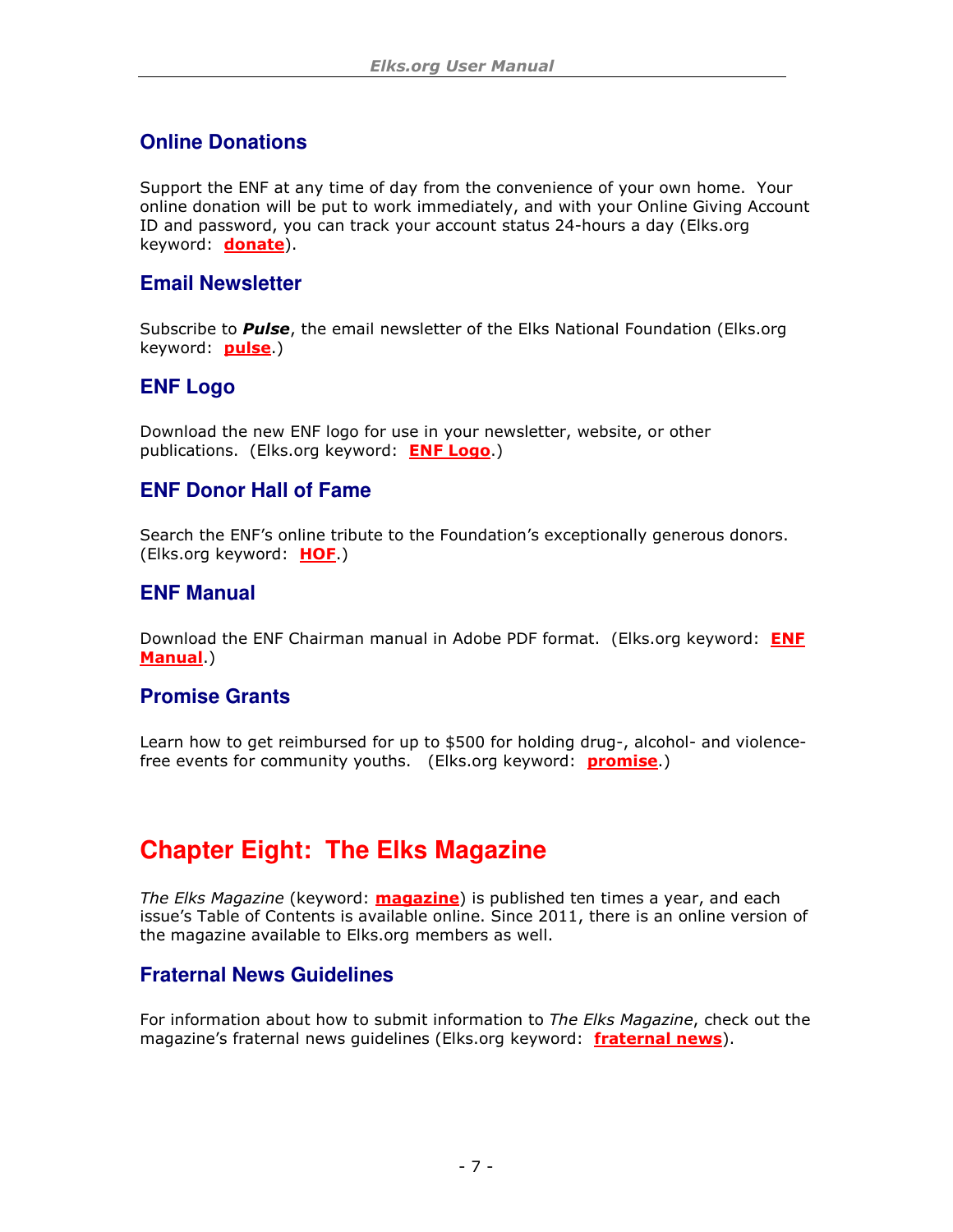## **Change of Address**

Moving? Submit your new address to the Elks Magazine online. (Elks.org keyword: moving).

## **Chapter Nine: Newsletter Editors**

Did you know that articles from the Elks.org web site can be included in your Local Lodge or State Association newsletter? All we ask is that you include our web page address (www.elks.org) so that your readers will know where to go for additional information. The Newsletter Editors Resource Center is a great place to help you put together your newsletter.

## **Clip Art**

Need to spruce up your newsletter? Browse the Elks clip-art gallery for Elks-themed images (Elks.org keyword: clip art).

#### **Newsletter Articles**

Download each month's GER, Membership Committee and Veterans Service Message. You'll also find great materials from the Elks National Foundation. (Elks.org keyword: newsletter.)

#### **Logos**

The copyrighted BPO Elks logos may not be used for commercial purposes such as the creation of t-shirts or other items for sale. However, the Elks logos are available for your lodge newsletters, letterhead, business cards, etc. To receive the logos via email, send a message to grandlodge@elks.org explaining how they will be used.

## **Postal Regulations**

Read about the postal regulations that govern non-profit mailings (Elks.org keyword: postal tips).

## **Chapter Ten: Elks History Project**

The Elks History Project is a collection of historical stories, a photo gallery, and media that date all the way back to the founding. This project is an ongoing effort and we encourage you to contribute to it by sending us photos and stories from your Lodge history. (Elks.org keyword: history).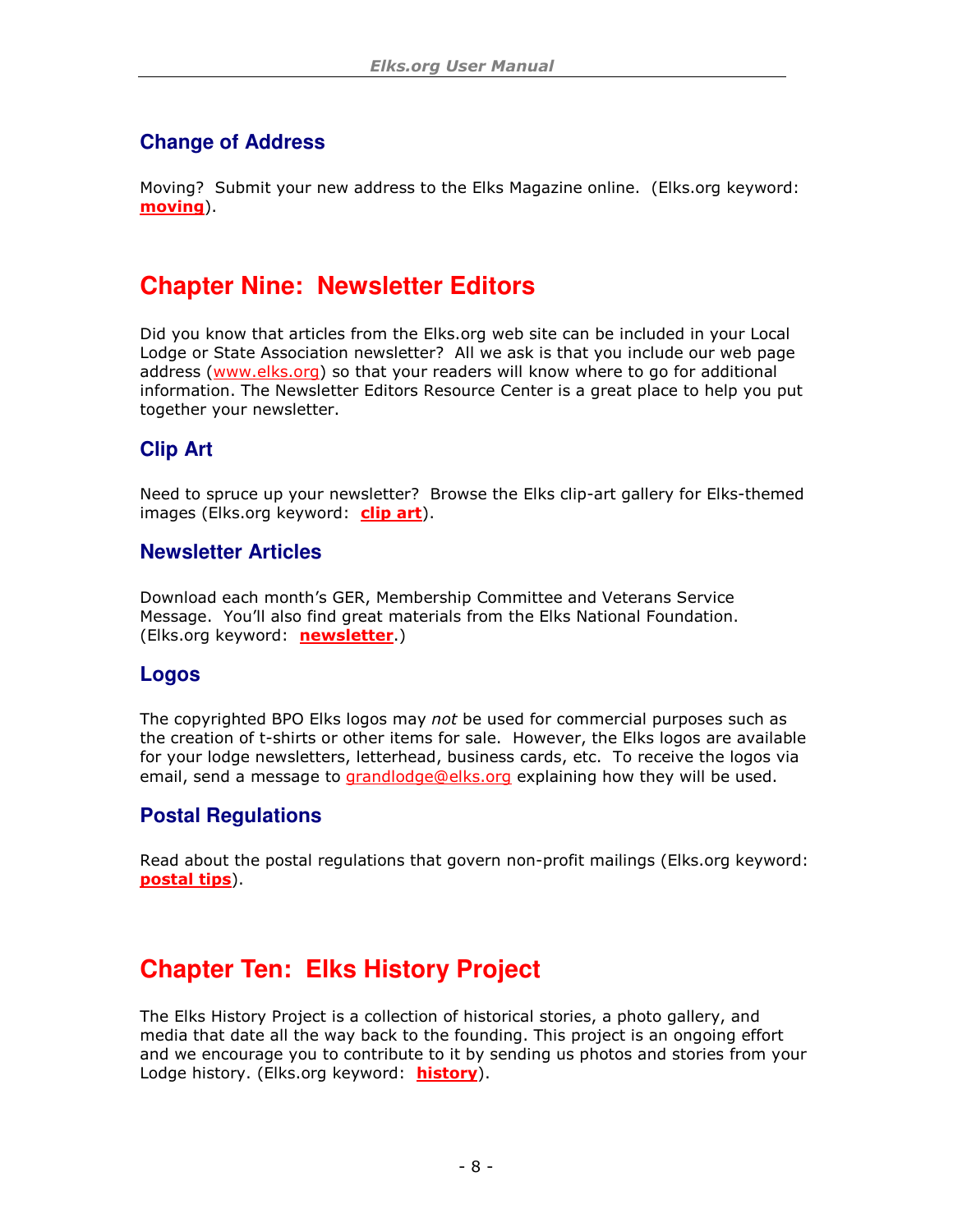## **Chapter Eleven: Your Virtual Home Page**

### **What is a Virtual Home Page?**

A Virtual Home Page (VHP) is a fast, simple, and inexpensive way to put your lodge on the Internet. Just submit a few simple online forms, and you'll have an effective web presence within the Grand Lodge web site, http://www.elks.org.

#### **What kind of information can we post on our lodge Virtual Home Page?**

Each Virtual Home Page includes space for:

- **Lodge News.** Post your newsletter on the Internet! With your Virtual Home Page, you can publish your news immediately - no more waiting for printers or the U.S. Post Office. Even better, your news will available to all of Elkdom - not just the folks on your mailing list.
- **Lodge Facilities.** Do you have a lounge? Restaurant? RV Hookups? Golf Course? Post your facilities on your Virtual Home Page and they'll become a part of our searchable databases so traveling Elks can find the services they need when they're on the road.
- **Lodge Officers.** Publish your lodge directory online. Each directory listing can (optionally) include a name, spouse, current office, past offices, address, telephone number, and email address.
- **Lodge Calendar.** Lodge events can be posted in a familiar calendar format with a "hotlinked" detail screen where you can include a full description of the event, contact information, and lots more. Your members can even display a "printer-friendly" version to create a hard copy of your calendar.
- **Lodge Links.** You can post links to external web pages that feature additional information about your lodge, your programs, or your community.
- **Extra Pages.** You can customize your site with "extra" pages for topics like Lodge History, Lodge Location or any topic that's appropriate to your lodge. These pages will be included automatically in the menu of options that appear on the left side of your Virtual Home page.
- **Images.** You can upload up to 200 images for display on your Virtual Home Pages. You can even create a multi-page photo gallery with captions!
- **ENF Reports.** A variety of reports from the Elks National Foundation are available from within your Virtual Home Page. You don't have to do anything - the reports for your lodge are included and updated automatically by the Foundation!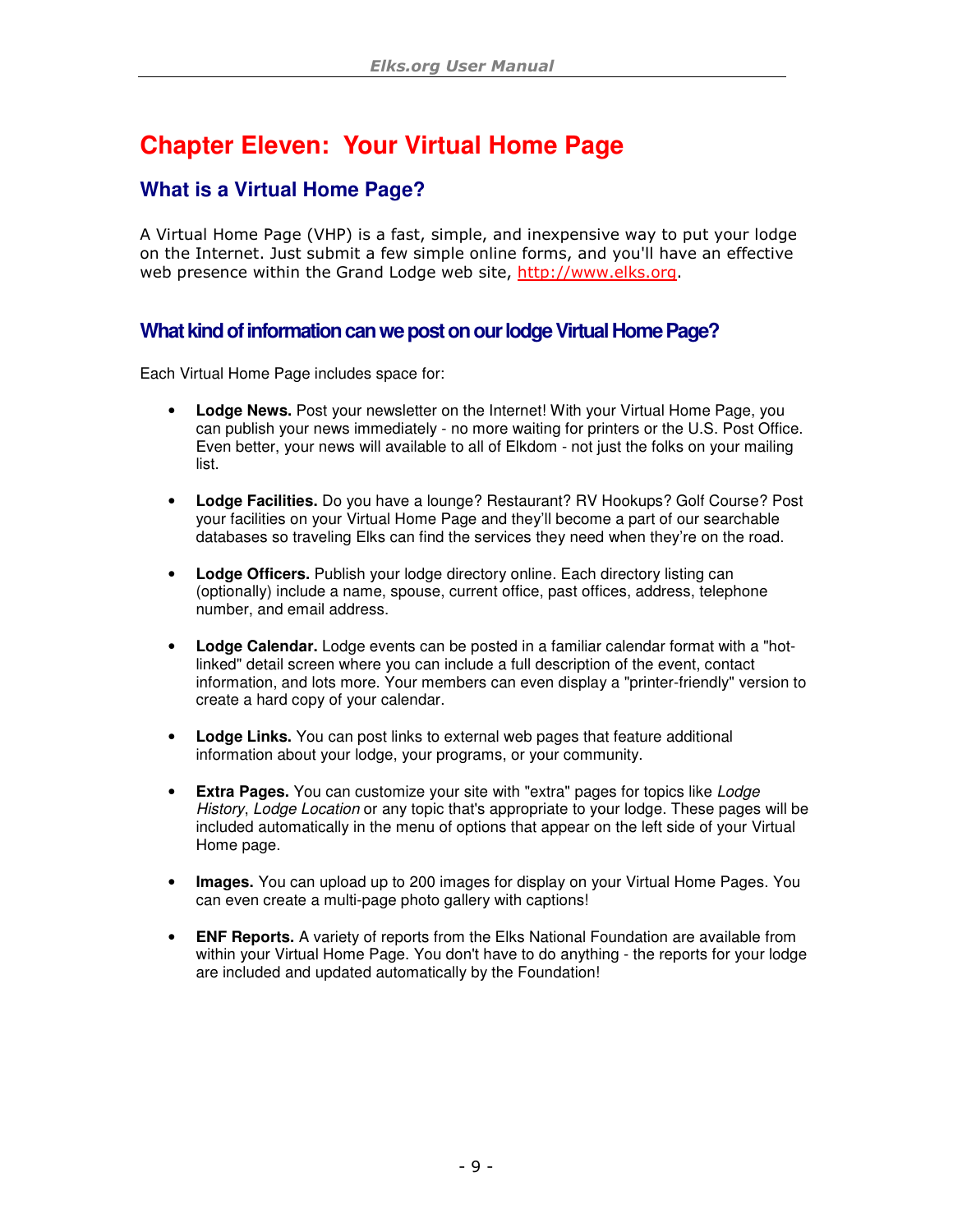## **Who can update our Virtual Home Page?**

Only your Lodge Secretary or an authorized "Cyber-Assistant" can update your Virtual Home Page. Cyber-Assistant access is now FREE, and Cyber-Assistants can be appointed online by your lodge secretary at this address:

http://www.elks.org/clms2web/manageUsers.cfm

**Important:** Cyber-Assistant appointments will no longer be accepted via postal mail, fax, or phone. All appointment **must** be made online by your duly elected secretary.

If you'd like to be appointed Cyber-Assistant of your lodge, be sure to register as a member of the Elks.Org web site if you haven't done so already.

For more information about Secretary and Cyber-Assistant registration procedures, see Chapter Eleven: Extended Access Privileges.

#### **Is the \$25 access fee an annual or one-time charge?**

Nope. Starting with the 2011/2012 lodge year, the \$25 registration fee has been eliminated. Cyber-Assistant access is now a free service of the Grand Lodge. Appointments can be made (or removed) at any time by your duly elected lodge secretary.

State Association Virtual Home Pages are also free.

#### **What's the difference between a regular web site and a "Virtual" Home Page?**

A Virtual Home Page is not as flexible as an external web site that is hosted by an Internet Service Provider, or a Web Hosting Provider, but it's much easier to create and maintain. Although you'll have limited control over the "look and feel" of your site, you'll be able to post information quickly and without any sort special software or programming expertise. If you can browse the Internet you're qualified to create a Virtual Home Page.

#### **Can I post graphics and photographs on my Virtual Home Page?**

Yes! Each lodge can now upload up to 200 images that can be easily "attached" to any of the pages on your Virtual Home Page.

#### **What if we already have an external web site or we're planning to create one?**

No problem. Submit the address of your "external" web site and a link will appear automatically on your Virtual Home Pages.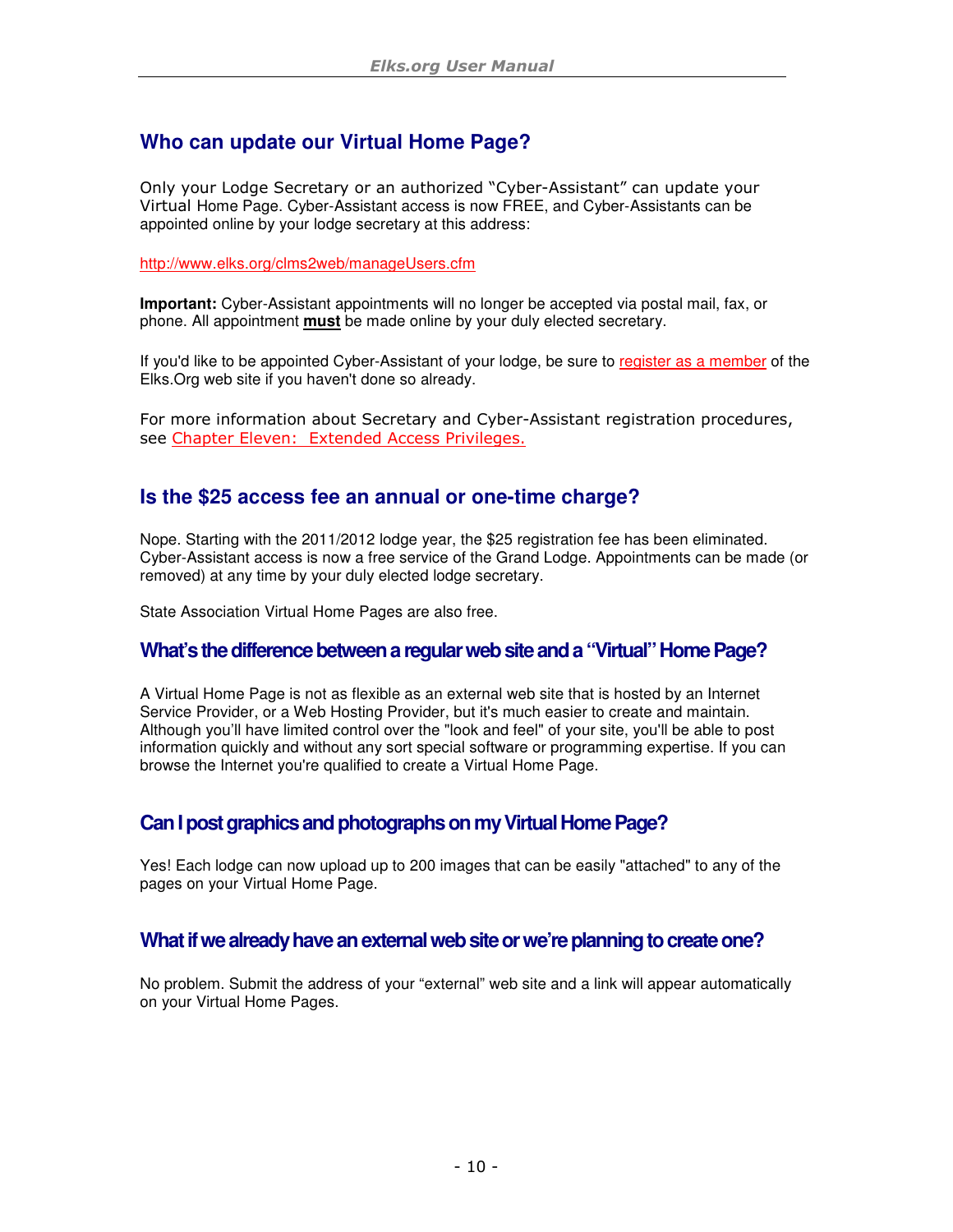### **Is there any point in having both an external and a Virtual Home Page?**

Yes. Information posted to your "Virtual Home Page" is included in a searchable database that can be accessed by members nationwide. Traveling Elks looking for a particular type of facility, for example, will be able to search the database for matching lodges in a given area. This type of feature is not available through regular web sites. **All lodges are encouraged to develop a Virtual Home Page, even those that have an established home page elsewhere.** 

### **Once I'm registered, how do I create my Virtual Home Page?**

Actually, Virtual Home Pages don't need to be created - they exist automatically for every lodge. To update your pages, simply select the EDIT VHP button on the left side of your Virtual Home Page. You'll be taken the main editing area, where you'll find options for editing all of the pages on your site.

#### **Can I create a Virtual Home Page for my State Association?**

Yes. Virtual Home Pages are available for State Associations at no charge. Like the VHPs for local lodges, State Association Virtual Home Pages are easy to establish and maintain, and offer a wide range of features.

#### **Who can update the Virtual Home Page for our State Association?**

Your State President or State Association PR Chairman can appoint an Internet representative by mailing a letter of authorization on Association letterhead to:

#### **BPO Elks Internet Department 2750 N. Lakeview Avenue Chicago, IL 60614**

State Association Virtual Home Pages are a free service of the Grand Lodge, so there are no access fees to submit.

#### **Where can I find more information about VHP editing procedures?**

Download the Elks.org *Virtual Home Page Owners Manual* (Elks.org keyword: VHP).